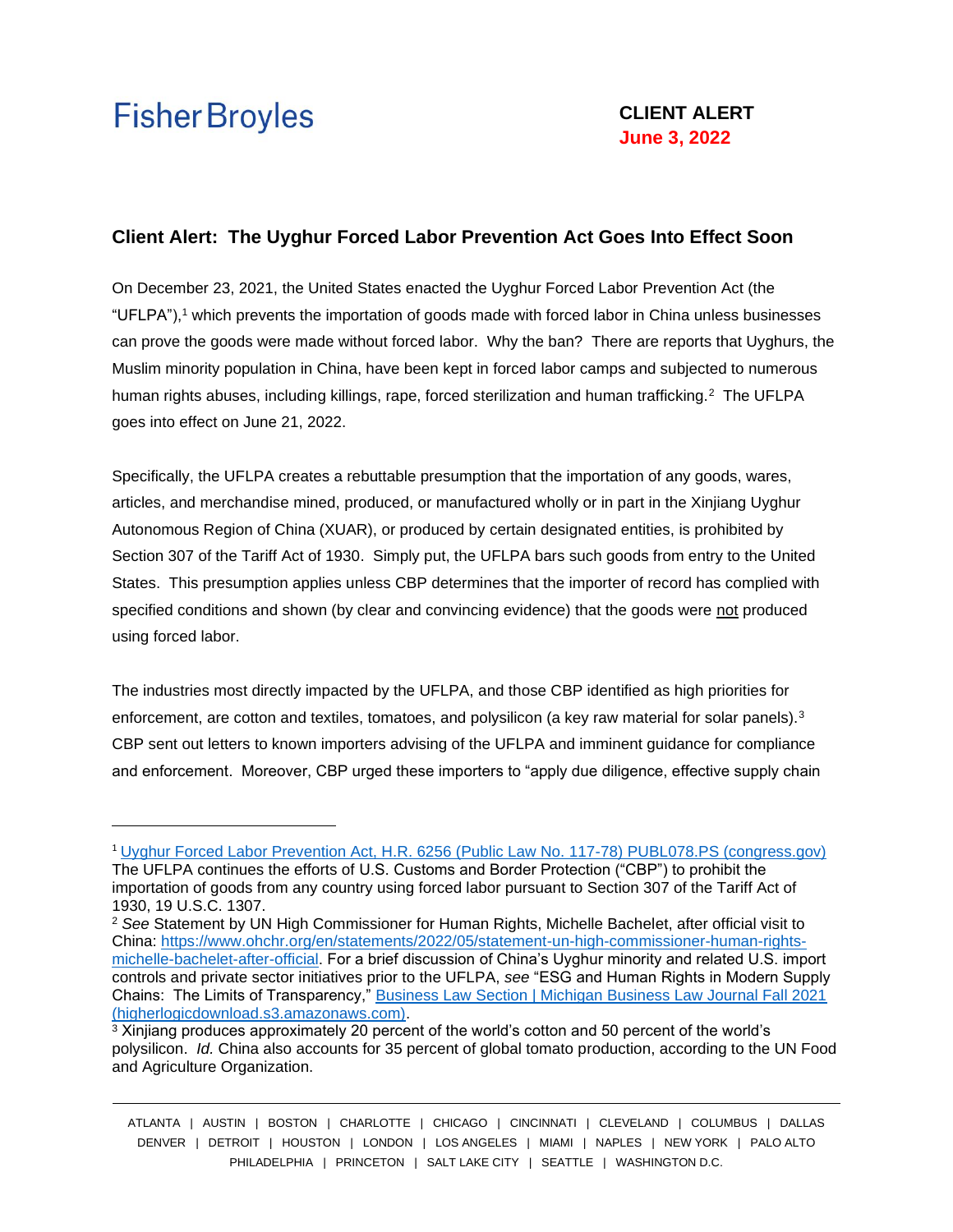## **Fisher Broyles**

**Client Alert** June 3, 2022 | Page 2 of 3

tracing, and supply chain management measures" to ensure that their imports are not produced or manufactured in the XUAR, and therefore barred from entry.

Before allowing goods from XUAR to enter the United States, CBP must determine that importers (i) fully complied with CBP guidance and regulations, (ii) completely and substantively responded to all information requests by CBP to ascertain whether or not the goods were made with forced labor, and (iii) shown by clear and convincing evidence that the goods were not made wholly or in part with forced labor. The CBP will include goods that meet this standard in a public list 30 days after they are cleared.

While organizations await an implementation strategy and guidance from the Forced Labor Enforcement Task Force created by the UFLPA, importers of goods originating from China should audit their entire supply chains to ascertain which goods are at risk of being barred and whether and how those goods can overcome the rebuttable presumption set forth by the UFLPA. Immediate measures for a wholesale supply chain analysis include:

- Identifying any suppliers, from raw materials to manufacturing to the finished goods, based in or that do business in the XUAR;
- Issuing questionnaires to major suppliers to further identify connections with Xinjiang;
- Analyzing and verifying supplier responses to questionnaires;
- Requiring verifying documentation of all transactions and phases of production along supply chains;
- Assessing and mitigating potential exposure in current supply contracts; and
- Reviewing existing code of conduct and internal controls relating to forced labor.

As part of their compliance plan, importers should identify products produced outside the XUAR that incorporate products from inside the XUAR—they, too, are subject to the presumption of use of forced labor.

Given the prominence of Xinjiang in the global textile and solar industries, companies should take immediate action to avoid the possibility of severe disruption to their supply chains once the UFLPA takes effect on June 21, 2022. Once the CBP issues guidance, we will update this alert.

FisherBroyles attorneys are knowledgeable in Customs, Trade, ESG and Employment Law and are able to advise and assist you with responding to regulatory inquiries as well as enforcement matters. We can